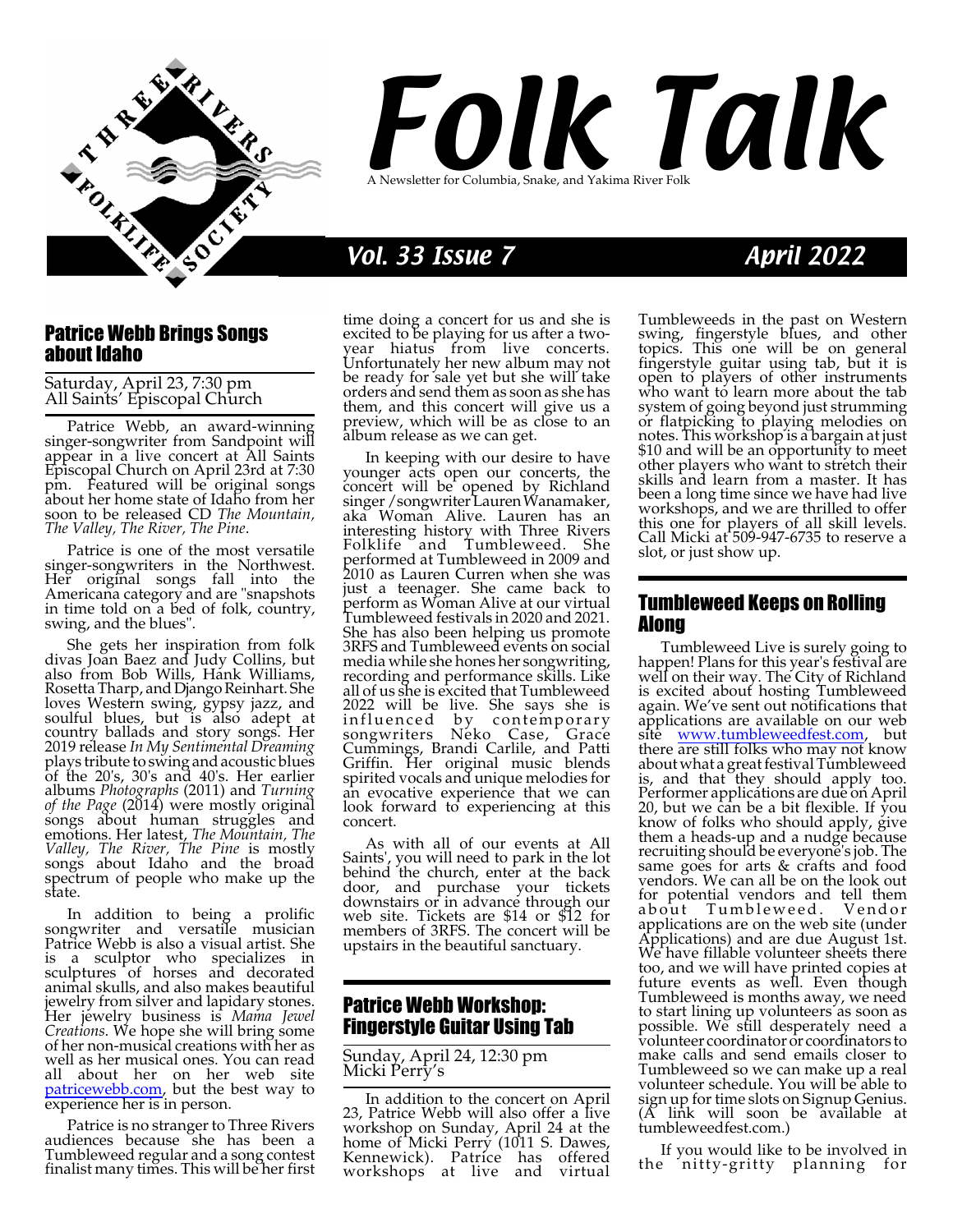# 2 April 2022

Tumbleweed, consider joining our planning meetings on second Wednesdays. We are currently meeting on Zoom but that may change in the future. To get a Zoom invite, email [tumbleweedchair@gmail.com](mailto://tumbleweedchair@gmail.com). Contact Micki Perry at [mickilperry@aol.com](mailto://mickilperry@aol.com) or 509-947-6735 if you want to get involved or just volunteer in advance.

Finally, thanks to Badger Mountain Dry Band, Dan Maher, and Chainsaw! and the Fine Particulates for doing benefit concerts for Tumbleweed, and to all the folks that attended. We will continue fund-raising throughsoliciting patrons and sponsors, which is another way you can become involved in supporting Tumbleweed. Patron forms are on the backside of the newsletter or you can donate on the [website](http://www.tumbleweedfest.com/donate-to-tmf.html) or [buy](https://tumbleweedmusicfestival.org/store/) Tumbleweed product, songbooks, and *Front Row Seat* CDs.

# President's Pen

#### **Return from Isolation**

Does it feel like life is starting to return tonormal? Seeing smiling faces in stores and public instead of decorated masks is such a blessing. Still, there are some who are concerned about (pick one:) potential exposure/individual freedom, and it's important that we respect each other's concerns, evenwhen we don't agree with them. As contra dancing resumes this month, and we're seeing more people at concerts and coffeehouses, and refreshments resume,

*Folk Talk* is published monthly August through May by the Three Rivers Folklife Society.

**Editing and Productio**n: Katrina Knight **Original Design**: Theresa Grate **Send items of interest to:** newsletter@3rfs.net

**Send memberships to:** 3RFS Membership P.O. Box1098, Richland, WA 99352

#### **3RFS 2021-2022 Board of Directors**

| Gene Carbaugh, President                          | 946-0504 |  |  |
|---------------------------------------------------|----------|--|--|
| Micki Perry, Vice President                       | 947-6735 |  |  |
| Frank Cuta, Secretary                             | 967-2658 |  |  |
| Steve Ghan, Treasurer                             | 308-9023 |  |  |
| Tumbleweed Chairs -<br>Micki Perry & David Carson |          |  |  |
|                                                   |          |  |  |

| Members at Large:       |                            |
|-------------------------|----------------------------|
| Jim Honeyman            | 438-1856                   |
| <b>Bob Lewis</b>        | 374-7520                   |
| David Carson            | 539-8090                   |
| Terri Widergren         | 308-7420                   |
| 3RFS Info: www.3rfs.org | 947-6735<br>(Mic ki Perry) |

there will still be some people who (pick one) will/won't be wearing masks and/or practicing varying degrees of socialdistancing. 3RFSdesires people to feel free to practice their beliefs, consistent with public health guidelines. So, welcome your friends in person, while respecting the lifestyle and concerns they exhibit. It's just plain great to see people in-person instead of virtual images on video screens!

#### **Annual Meeting Time**

The annual 3RFS business meeting for members is just around the corner in May. Details are still being worked out, but this will be an in-person meeting, tentatively scheduled for Saturday, May 14 at a time and place still to be determinedas of this writing. Important business will include voting on changes to the 3RFS by-laws affecting membership categories and business meeting provisions. Also on the agenda will be election of officers and board members-at-large. Speaking of which, do you realize how little our board has turned over in recent years? We really do want to see new people stepping into board positions to ensure the long-term health and sustainability of 3RFS. Some of us old-timers (your president speaking here!) tend to be stuck in our ways, not so much because we are stubborn, as we may not have the vision to see new and innovative approaches. 3RFS needs innovative ideas and the people to make them happen. Please consider being a candidate for one of the board positions – if not this year, then maybe next. Make your interest known to our Nominations Committee Frank Cuta (phone 967-2658) or Terri Widergren [\(communications@3rfs.net](mailto://communications@3rfs.net)). Paid members should receive notification of the date, time, and place of the meeting by May 1 via US Postal Service. Non-members will be notified by our usual email.

## A chance to return the generosity...

Those of you who were at our March concert heard Dan Maher mention the projects he's working on. (Those who weren't there missed out on a wonderful evening of entertainment.)

I think almost all of us know that Dan hosted Northwest Public Broadcasting's *Inland Folk* radio show for 38 years before it was cancelled. He is working on starting an internet "radio" show and streaming site. To get this going, he's going to need computer equipment and software, along with studio space, plus there will be ongoing costs for website hosting and licensing fees. He needs help raising the funds to cover all these costs. He's also trying to raise funds to put out another album,

*Live at St Patrick's Day*, which has already been recorded.

Dan has been very generous, both with doing fund-raising concerts, and with promoting Tumbleweed and other 3RFS events over the years, and now is our chance to return some of that generosity. You can donate to these p r o j e c t s b y g o i n g t o <https://paypal.me/DanielTMaher>. You can also support Dan by purchasing digital copies of his older albums at <https://danmaher.bandcamp.com>.

# Time for Dancing!

Saturday, April 2, 7:00 pm Lighthouse Church

Our first contra dance since 2020, scheduled for April 2nd, is coming together well! We look forward to seeing folks at 7pm at Lighthouse Church, 1007 Wright Avenue in Richland. This month's band is Contraversatile, from Yakima, and from Spokane, our caller is Susan Dankovich. All the details and the link to online registration can be found at [www.3rfs.org/contra.htm](https://www.3rfs.org/contra.htm).

We are in the planning stages of our May 7th dance with a local band, One More Tune. The caller is still to be determined. Same time and location as our April dance.

Our contra planning committee could still use a few more folks. Contact co-coordinators Terri, 509-308-7420 or Gretchen, 509-876-1235 for more information.

See you on the dance floor!

#### April Coffeehouse - Curtis & Loretta

#### Friday, April 8, 7:00 pm All Saints' Episcopal Church

The Minneapolis, Minnesota folk duo Curtis & Loretta have played offand-on at 3RFS concerts, coffeehouses and house concerts, as well as at Tumbleweed over the last few decades, and they are coming our way for our April 8th coffeehouse as part of their long-awaited West Coast tour. You may have seen them at our virtual Homebound Holiday Concert in 2020 where they did mostly traditional Christmas music, but Curtis & Loretta have a vast repertoire of traditional and contemporary folk songs and tunes, novelty songs, and original songs by Loretta, who is an acclaimed singersongwriter. As a duo they are known for their extraordinary harmoniesonahuge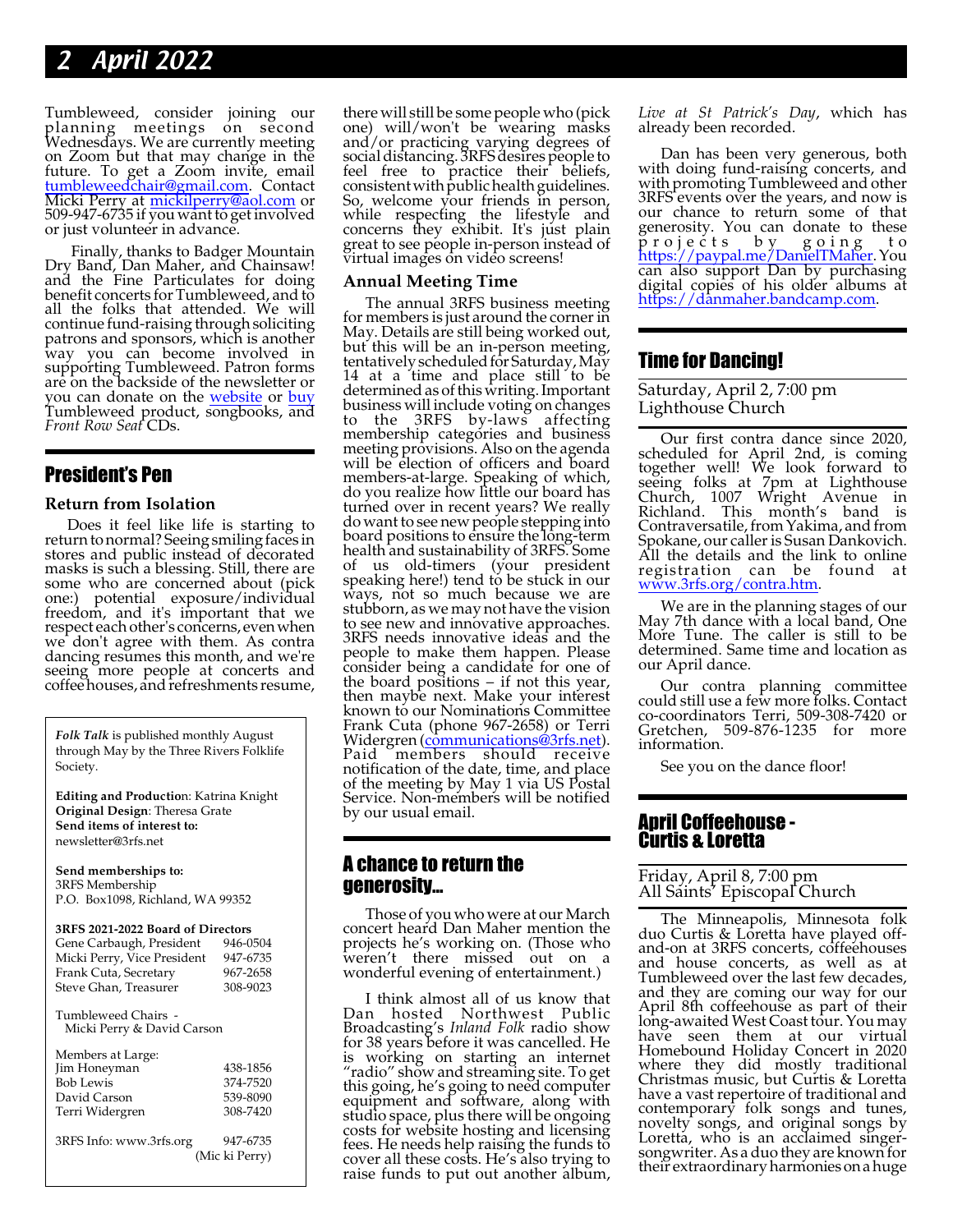array of instruments. Curtis Teague plays guitar, mandolin, mandocello, claw-hammer banjo, steel ukulele, and harmonica. Loretta Simonet plays folk harp, guitar, mandolin, kazoo, shakers and occasionally celeste. They both do vocals with amazing harmonies. Loretta's original songs are often hearttugging , but they also bring humor and personable energy to their concerts and presentations. You will feel like you are sitting in someone's living room when you are in their presence. Check out their web site at [curtisandloretta.com](https://curtisandloretta.com).

Admission is \$8 and the show starts at 7 pm with an open mic. Come early if you would like to sign up for a performance slot. The coffeehouse is hosted at the All Saints Episcopal Church at 1322 Kimball Avenue in Richland.

## Tumbleweed Performances coming to YouTube!

We're all justifiably proud of the last two years' virtual Tumbleweed festivals, that have been available at our festival site until recently. Questions over rights payments and a potential problem with the Vimeo service where our performance videos are hosted has caused us to make the performances at least temporarily unavailable until all the kinks are worked out.

This gives us a fabulous chance, though, to extend our social media reach and make some noise on the 3RFS YouTube Channel! We have enough performances from the last two years' virtual festivals to be able to post more than one a day from now until the opening of this year's festival in the park on Labor Day. This will give us a real publicity push at just the right time to get people interested and excited about what's coming up.

You can find the 3RFS / Tumbleweed YouTube channel [https://www.youtube.com/channel/](https://www.youtube.com/channel/UCNsST05O89LBpjjXQ7efttw) [UCNsST05O89LBpjjXQ7efttw](https://www.youtube.com/channel/UCNsST05O89LBpjjXQ7efttw). While we're not quite underway yet, please take a look, Subscribe, and click the notification bell so that you'll never miss one of our videos when it's posted!

# Redefining Protest Through Music - Ben Hunter & Joe Seamons

Thursday, April 21, 7:00 - 9:00 pm Richland Public Library 955 Northgate Dr, Richland

Ben Hunter and Joe Seamons are nationally touring, acclaimed roots musicians and award-winning acoustic

# Local Folk Events

# Anril

| . .                 |                                                                                                                                      |                                              |                                                                         |  |
|---------------------|--------------------------------------------------------------------------------------------------------------------------------------|----------------------------------------------|-------------------------------------------------------------------------|--|
| l<br>$\overline{2}$ | <b>FFFFFA</b><br><b>3RFS Contra Dance</b>                                                                                            | 7:00 pm Fri<br>7:00 pm Sat                   | Micki Perry's, Kennewick<br>Lighthouse Church                           |  |
| 8                   | <b>3RFS Coffeehouse</b>                                                                                                              | 7:00 pm Fri                                  | Richland<br>All Saints'                                                 |  |
| 9                   | with Curtis & Loretta<br>SSSSS                                                                                                       | $6:00$ pm Sat                                | <b>Richland</b><br>Round Table Pizza,<br>Richland                       |  |
| 9                   | Chainsaw! and the Fine Particulates<br>$\bm{11}$ 3RFS Board Meeting                                                                  | $6:30$ pm Sat<br>7:00 pm Mon                 | Paper Street Brewing Pasco<br>Gene Carbaugh's<br>Richland               |  |
|                     | $13$ Tumbleweed Planning Meeting<br>$15$ Chainsaw! and the Fine Particulates                                                         | 7:00 pm Wed<br>6:30 pm Fri                   | Zoom<br>Sage Street Brewery<br>Kennewick                                |  |
| 21                  | Joe Seamons & Ben Hunter Presentation:                                                                                               |                                              |                                                                         |  |
| 23                  | Redefining Protest through Music<br><b>Patrice Webb Concert</b><br>23 Badger Mountain Dry Band                                       | 7:00 pm Thur<br>$7:30$ pm Sat<br>5:30 pm Sat | <b>Richland Library</b><br>All Saints', Richland<br>The Emerald of Siam |  |
|                     | 24 Patrice Webb Workshop<br><b>Fingerpicking using Tab</b>                                                                           | 12:30 pm Sun                                 | Richland<br>Micki Perry's<br>Kennewick                                  |  |
|                     | 28 Songweavers' Song Circle<br>$29$ Dan Maher                                                                                        | 7:00 pm Thur<br>9 pm Fri                     | <b>Paper Street Brewing Pasco</b><br>The Emerald of Siam<br>Richland    |  |
| May                 |                                                                                                                                      |                                              |                                                                         |  |
| 6                   | <b>FFFFFA</b>                                                                                                                        | 7:00 pm Fri                                  | Micki Perry's, Kennewick                                                |  |
| 7                   | <b>3RFS Contra Dance</b>                                                                                                             | 7:00 pm Sat                                  | Lighthouse Church<br>Richland                                           |  |
| 9                   | <b>3RFS Board Meeting</b>                                                                                                            | 7:00 pm Mon                                  | Gene Carbaugh's<br>Richland                                             |  |
|                     | 11 Tumbleweed Planning Meeting<br>$13$ Jude Noah                                                                                     | 7:00 pm Wed<br>6:30/8 pm Fri                 | Zoom<br><b>Princess Theatre Prosser</b>                                 |  |
|                     | 14 3RFS Annual Meeting                                                                                                               | 7:30 pm Sat                                  | All Saints', Richland                                                   |  |
|                     | $20$ Marilyn McKiff Nickelharpa Concert<br>w/ Sons of Norway & Int'l Folk Dancers                                                    | 7:00 pm Fri                                  | All Saints' backyard<br>Richland                                        |  |
|                     | $27 - 30$ Northwest Folklife Festival                                                                                                | Fri-Mon                                      | <b>Seattle Center</b>                                                   |  |
|                     | All Saints' = All Saints' Episcopal Church, 1322 Kimball Ave., Richland<br>$C$ ana $C$ arbaugh's - 802 First $\lambda$ rs - Bishland |                                              |                                                                         |  |

Gene Carbaugh's = 803 Birch Ave., Richland Micki Perry's = 1011 S. Dawes St., Kennewick Round Table Pizza = Corner of George Washington Way and Torbett St., Richland Lighthouse Church =  $1007$  Wright Ave, Richland

blues songsters. Rooted in the Pacific Northwest, they take their unique integration of performance, folklore, and education with them to schools and communities nationwide. Co-founders of The Rhapsody Project, they celebrate the power of American music to help people connect more deeply with their heritage. They will be presenting "Redefining Protest through Music" as part of the Humanities Washington Community Lecture Series, hosted by theThree Rivers Folklife Society. Acts of protest tap into layers of our heritage and identity that strengthen the foundations of what we are fighting for.

So how can we root ourselves more deeply in our heritage and identity, thereby strengthening our fight against injustice? Using roots music as a lens, they draw on stories, songs, and the people behind protest movements from around the world, connecting them with layered conceptions of heritage. By redefining the terms "protest" and "heritage" Hunter and Seamons invite audiences to explore and reimagine our shared humanity. Their website is <https://www.benjoemusic.com> and the CLS website is [www.cbcartscenter.com/lectures](http://www.cbcartscenter.com/lectures).